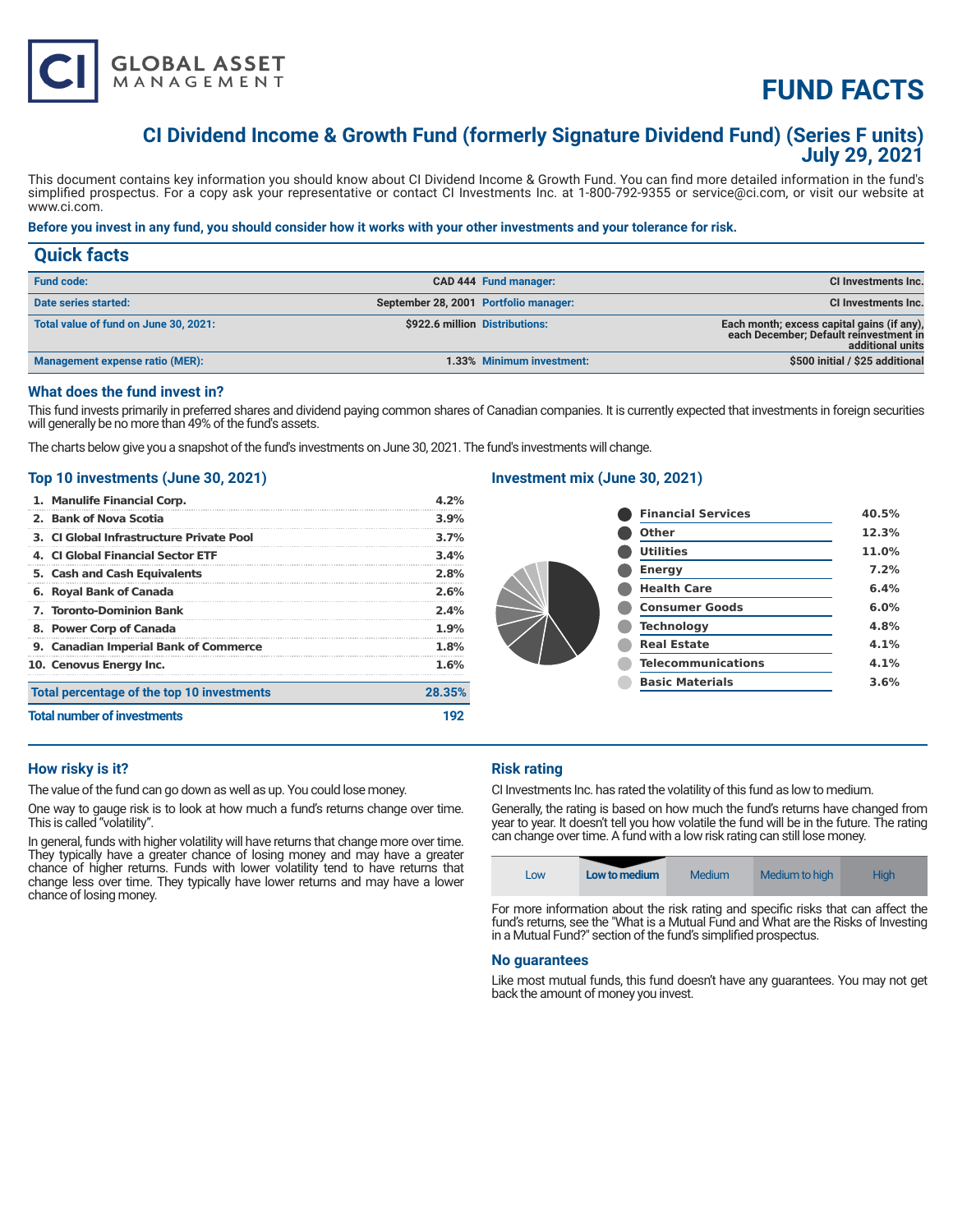# **CI Dividend Income & Growth Fund (formerly Signature Dividend Fund) (Series F units)**

## **How has the fund performed?**

This section tells you how Series F securities of the fund have performed over the past 10 calendar years. Returns are after expenses have been deducted. These expenses reduce the fund's returns.

#### **Year-by-year returns**

This chart shows how Series F securities of the fund performed in each of the past 10 calendar years. This fund series dropped in value in 3 of the last 10 calendar years. The range of returns and change from year to year can help you assess how risky the fund has been in the past. It does not tell you how the fund will perform in the future.



#### **Best and worst 3-month returns**

This table shows the best and worst returns for Series F securities of the fund in a 3- month period over the past 10 calendar years. The best and worst 3-month returns could be higher or lower in the future. Consider how much of a loss you could afford to take in a short period of time.

|                    | <b>Return</b> | 3 months ending  | If you invested \$1,000 at the beginning of the period |
|--------------------|---------------|------------------|--------------------------------------------------------|
| <b>Best return</b> | 14.1%         | January 31, 2021 | √Your investment would be \$1,141.                     |
| Worst return       | $-20.2%$      | March 31, 2020   | Your investment would be \$798.                        |

#### **Average return**

As at June 30, 2021, a person who invested \$1,000 in this series of units of the fund 10 years ago now has \$2,126. This works out to an annual compound return of 7.8%.

# **Who is this fund for?**

## **This fund may be suitable for you if you:**

- want to receive dividend income
- $\cdot$  are investing for the medium and/or long term<br> $\cdot$  can telerate low to medium risk
- can tolerate low to medium risk

#### **A word about tax**

In general, you'll have to pay income tax on any money you make on a fund. How much you pay depends on the tax laws of where you live and whether you hold the fund in a registered plan, such as a Registered Retirement Savings Plan or a Tax-Free Savings Account.

Keep in mind that if you hold your fund in a non-registered account, fund distributions are included in your taxable income, whether you get them in cash or have them reinvested.